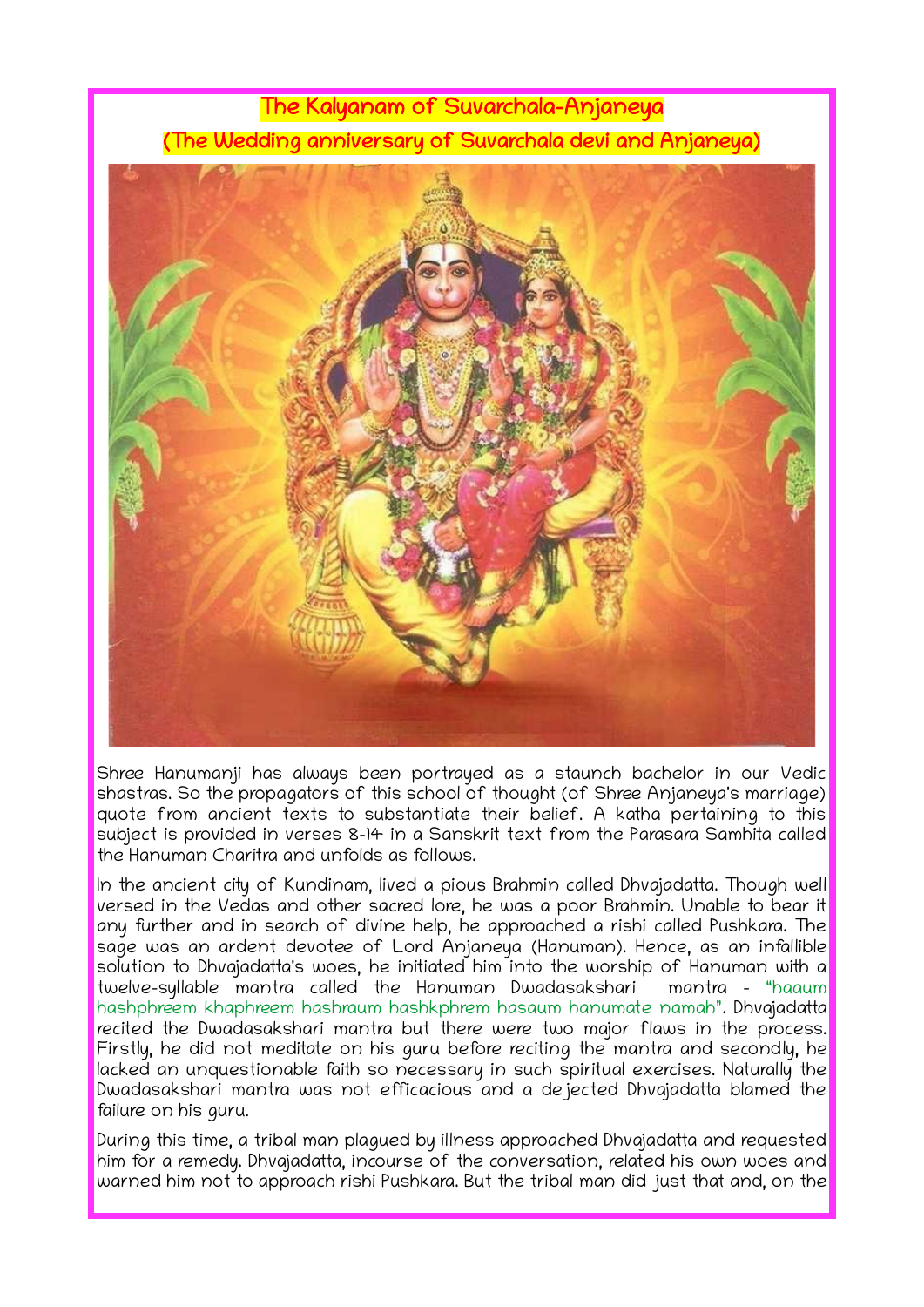advice of the rishi, recited the Hanuman Dwadasakshari mantra with utmost faith. Soon he was cured of his disease. This came as a blow to Dhvajadatta, who through a process of self-introspection realised his folly. He now resumed his spiritual practices with a firm faith in his guru and was blessed with a vision of Lord Anjaneya, along with his consort Suvarchala, seated on a camel.

The Sanskrit verse (shloka) called "Hanuman Mangalashtakam" depicts Shree Hanuman and Suvarchala devi and is as follows:

> "suvarchalaa kalathraaya chaturbhuja dharaaya cha ushtraa roodhaya veeraya mangalam sri hanumate"

The meaning of the shloka is as follows: "Salutations to Lord Hanuman, having four arms, accompanied by his consort Suvarchala Devi, seated on a camel and exhibiting extraordinary valour."

The text further describes Suvarchala as the daughter of the Sun-Deity, Surya-deva, from whom Shree Anjaneya studied the Vedas. Interestingly, it was this very shloka that caught the attention of Shree Muralidasan Swami during the course of his Anjaneya (Hanuman) Upasana (worship/prayers). When he set about finding the details of this little known description of the Lord, he was told that there was a temple in Ongole (south of Vijayawada) in Andhra Pradesh, South India that had a shrine for nine forms of Lord Anjaneya and one of them was Suvarchala-Anjaneya.



Mr and Mrs Hanuman deities situated in Khammam district in Andhra Pradesh

Further, he was also given the additional information that, a temple of Goddess Kanyaka Parameswari at Masulipatnam (south-east of Vijayawada) in Andhra Pradesh also houses a sculpture of this form of the Lord. A visit to Ongole by Muralidasan Swami yielded more information on the Lord. He brought out the details in a book titled "Nava Anjaneya Charitram" (the katha mentions the nine forms of Lord Anjaneya).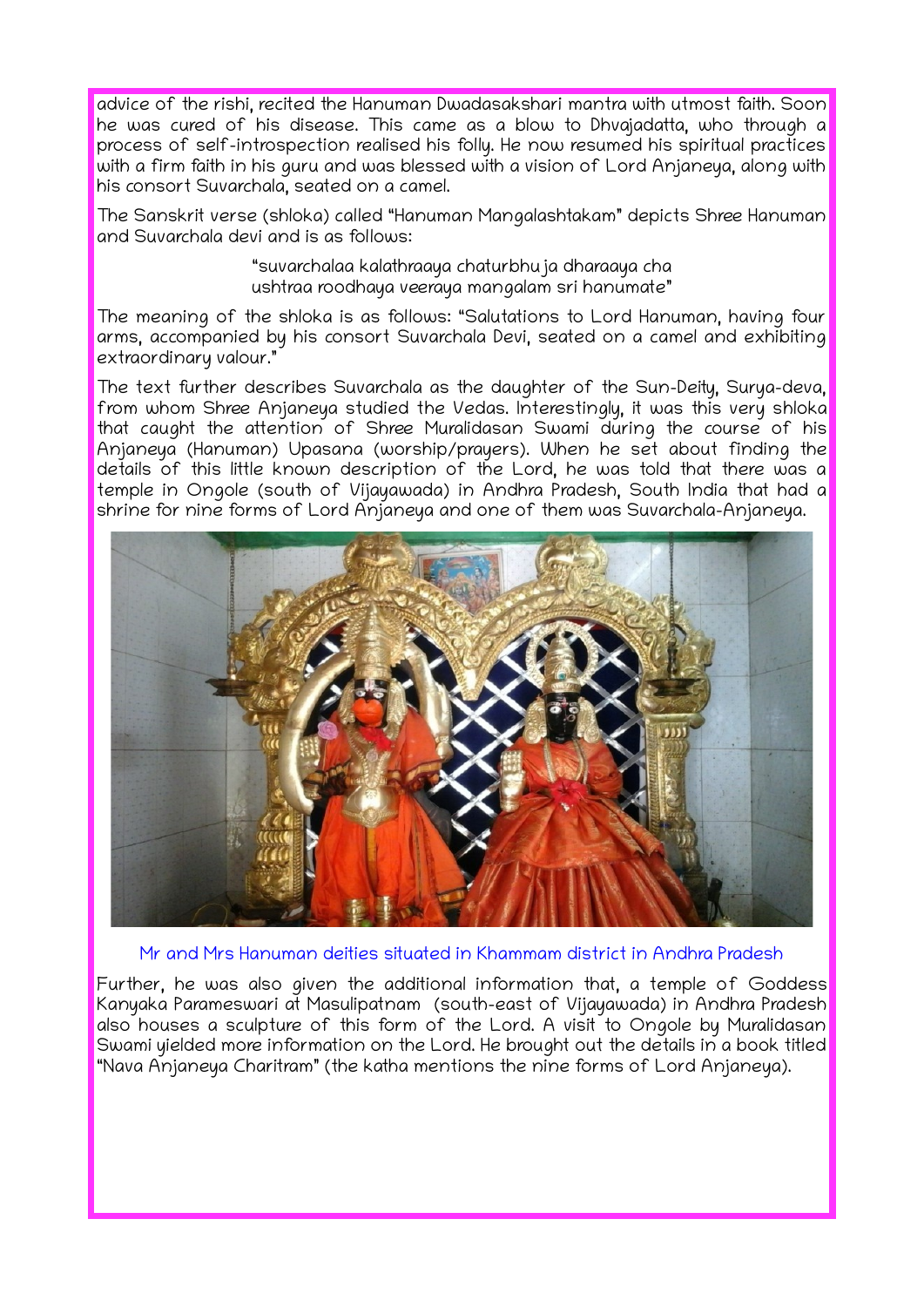## The Nava Anjaneya Charitram

| Aadya Prasanna Hanuman                           | I) Prasanna Anjaneya Swamy (Prasanna Hanuman)                                                    |
|--------------------------------------------------|--------------------------------------------------------------------------------------------------|
| Dwitiyo Veera Marutih                            | 2) Veeranjaneya Swamy (Veera Hanuman)<br>3) Vimshati Bhu ja Hanuman (20-armed Hanuman)           |
| Tritiyo Vimshati bhujah                          |                                                                                                  |
| Chaturtha pancha vaktraka                        | 4) Pancha-mukha Hanuman (5-faced Hanuman)<br>5) Ashtadasha Bhuja Hanuman (18-armed Hanuman)      |
|                                                  | Panchamo Ashtadasha bhujah sharanya sarvadehinaam 6) Suvarchala Sahitha Hanuman (Suvarchala + H) |
| Suvarchalaa pathi shashtah                       | 7) Chaturbhu ja Anjaneya Swamy (4-armed Hanuman)                                                 |
| Saptamastu Chaturbhujah                          | 8) Dwatrimshath Hanuman (32-armed Virat H)                                                       |
| Ashtama Kathitashriman Dwatrimshath bhujamandala | 9) Vanarakara Hanuman (The forest dwelling H)                                                    |
| Navamo vaanarakara ithyeva navaroopa dhruth      |                                                                                                  |

Navavatara Hanuman Pathumaam Sarvadassada ||

At the temple in Thailavaram – Kanchipuram District, Tamil Nadu, South India, the Moolavar (the main deity in the temple) is eight feet (2.4 m) tall. The Lord holds the customary mace in his hand that he rests on his right shoulder. His left hand is placed on his hip. The Utsava moorti (moorti made of metal like brass and decorated elaborately with paraphenalia) of Shree Anjaneya is with his consort Suvarchala devi. The Lord is depicted with four arms and is descriptively called Suvarchala Sametha Chaturbhuja Subhamangala Varada Anjaneya Swami.

![](_page_2_Picture_4.jpeg)

The temple is rather small. Shree Hanumanji's murti is eight feet long and has four hands, which itself is different from the other temples. Suvarchala is found along with Shree Hanuman only as an Utsav moorti (the metal deity).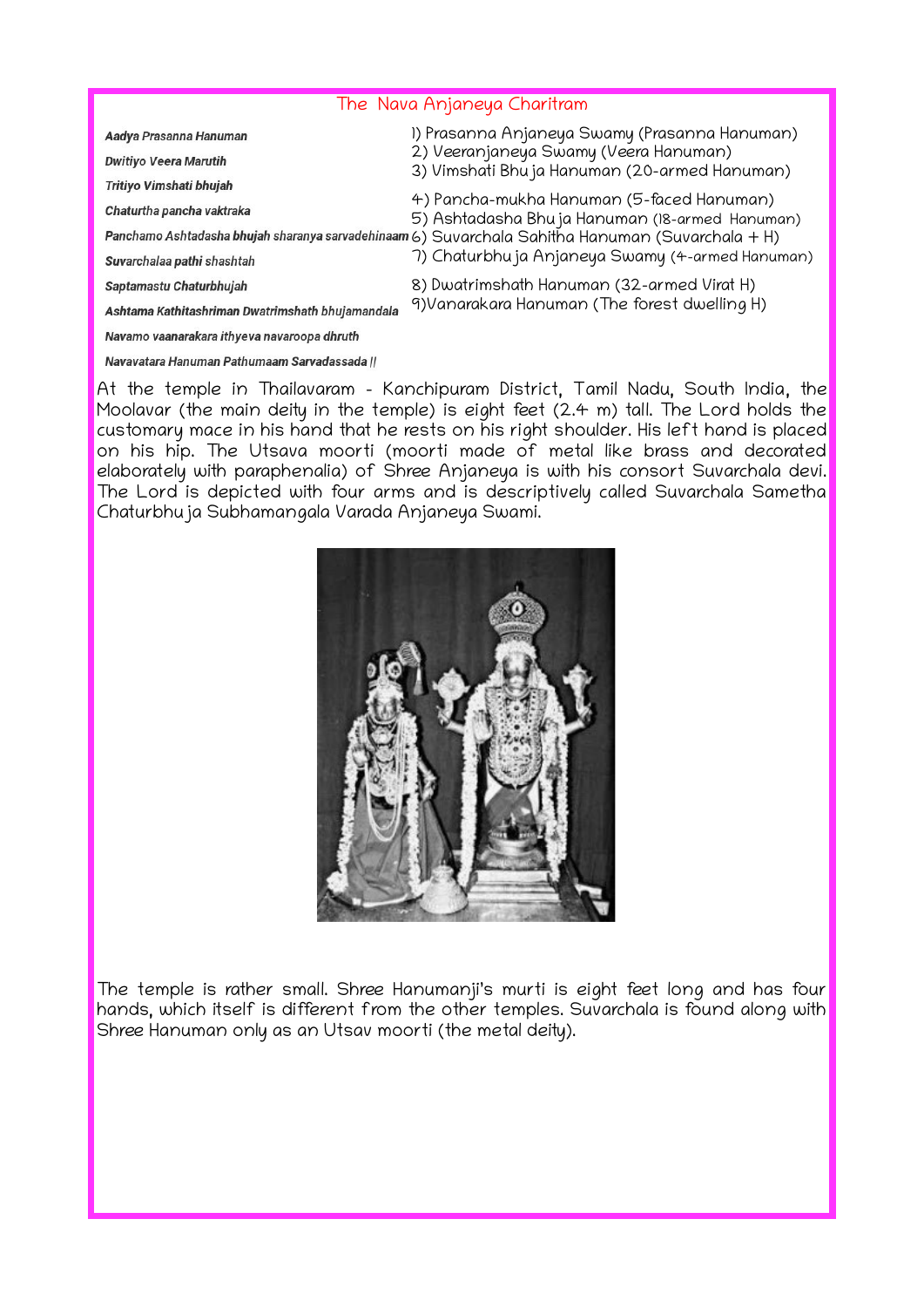![](_page_3_Picture_0.jpeg)

This is a small temple but has an enormous bell about 32 feet high. The top portion of the bell, measures 18 feet with a flag at its mast. The 18 feet concept is said to signify the 18 chapters of the "Bhagavad Gita". The bell called Ghanta (bell) Sthamba (pillar/support) also functions as a sannidhi (a temple, a certain atmosphere that vibrates in one space) for Lord Ramachandra with His consort Sita devi and brother Shree Lakshman. The utsava moorthi of this Lord blesses the devotees. The moola (main) vigraham (moorti), is housed deep inside the bell and is not visible to the visitor, is made of Rosewood. At the base of the bell are four small murti's of Lord Anjaneya, with hands folded. Indeed this temple does afford us a fresh look at Shree Hanumanji in more ways than one.

There are two versions that point to the same conclusion that Shree Hanumanji was indeed married and the name of his wife is Suvarchala Devi. These are the two popular versions:

1. The Guru-Shishya view (The most popular version): Surya Dev is Shree Hanuman ji's guru. As Guru-dakshina (fees for being taught) he asked Shree Hanumanji to marry his daughter Suvarchala who was born out his tej (luminescence). Surya-deva said: "O Hanuman, you are the incarnation of Lord Shiva who bore the poisonous Halalala to save the universe when the universal ocean was churned by the devas and asuras (demons). You are also son of Agni, the fire Deity. Viswakarma separated a part of my luminescence and the world is unable to bear it. You are the only one who can bear it. So, I want to offer you my daughter Suvarchala formed from my 'Varchas' (luminescence), in marriage. Marry my daughter, Hanuman, since the husband is the one who is to bear, you also bear my 'Suvarchas' by marrying Suvarchala. By you marrying her shall be my Guru Dakshina".

Shree Hanumanji listened to his Guru and politely replied: "O Lord, my Gurudev! I have taken a vow of celibacy since my childhood and since then practiced Brahmacharya (celibacy) through out my life. How can I marry your daughter now?"

Surya-deva replied: "O Hanuman, Suvarchala is a divine being and is no ordinary lady but is an Ayoniya (born without the participation of Yoni (Vagina)). She would be a devoted wife. I am giving you the boon that you would still be a Brahmachari even after marriage. You were a born Brahmachari with a Yajnopavita (Sacred thread). You would continue to be a Prajapatya Brahmachari. Your marriage is only for the welfare of the Universe and it would not affect your chosen course of celibacy. Brahmacharya will be your eternal pursuit. Since you are going to be a Brahma in the future, Suvarchala will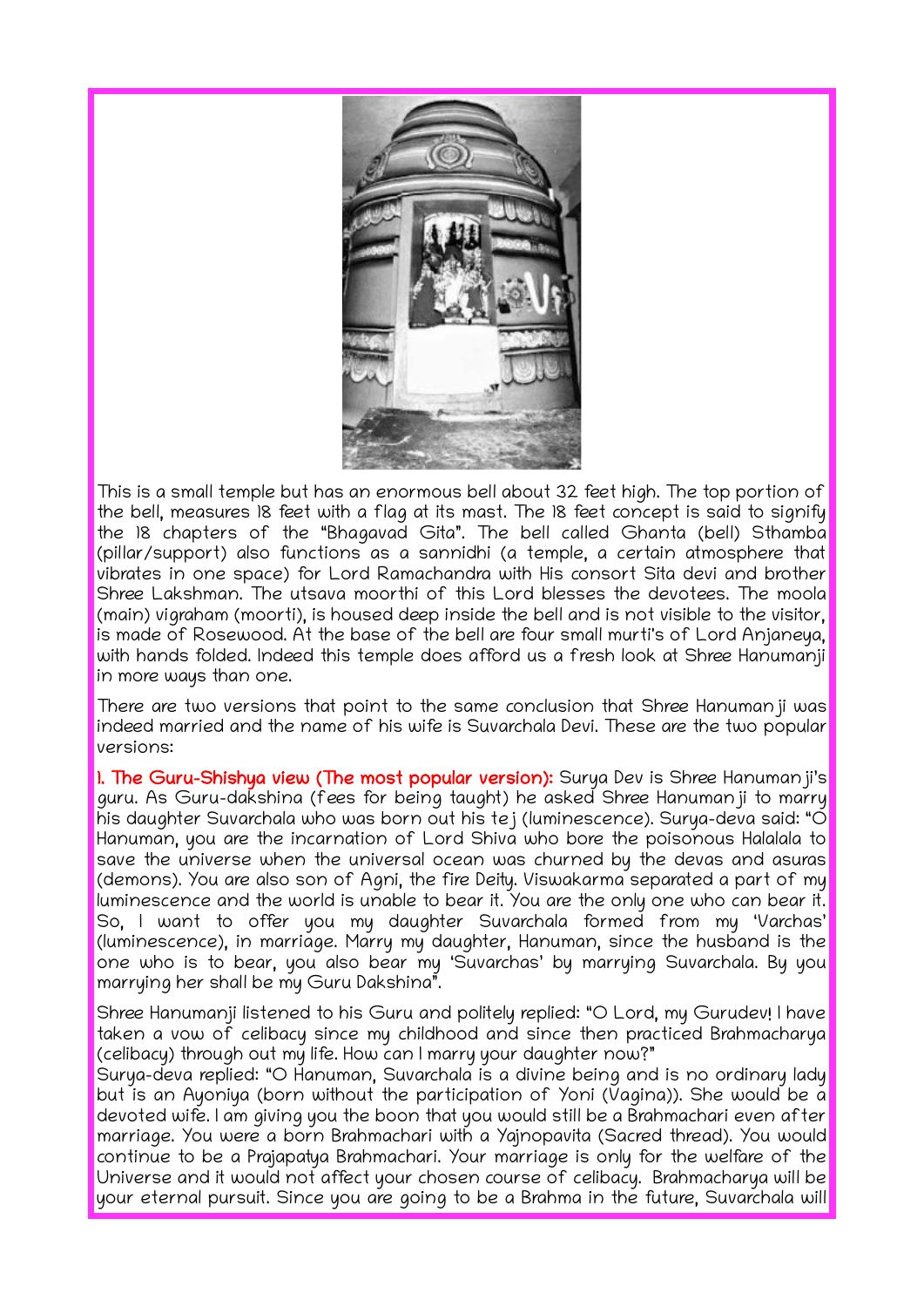then occupy the place of Vani".

After some cajoling Shree Hanumanji agreed to marry Suvarchala. Shree Hanumanji obeyed his preceptor's instructions and Surya-deva presented Suvarchala devi to Shree Hanumanji. Suvarchala was an ascetic and immediately after marriage, she occupied herself in Tapasya (Penance).

![](_page_4_Picture_2.jpeg)

The question will be on many peoples mind, "So when did Suvachala and Hanumanji tie the knot?

Vedic time-lines are extremely complex, so to pin point the actual year will be virtually impossible. But we can work out the time of Lord Raam's birth as per Vedic Shastras and work from there.

Lord Raam made His most auspicious appearance many millions of years earlier, in the Treta-yuga in the 24<sup>th</sup> Maha Yuga. We are at present at the end of the 28<sup>th</sup> Maha Yuga out of 71. The Srimad Bhagavatam Maha Purana clearly states that Lord Raam became king during Treta yuga (Srimad Bhagavatam 9.10.51). I have done a little calculation below to take into account the exact figures of the time period.

1 Maha yuga = 4,320,000 solar years

24th Maha yuga = 1,296,000 (Treta Yuga 864,000 solar years + Kali Yuga 432,000 solar years)

 $25<sup>th</sup>$  Maha yuga = 4,320,000 solar years

 $26th$  Maha yuga = 4,320,000 solar years

 $27<sup>th</sup>$  Maha yuga = 4,320,000 solar years

28th Maha yuga = 3,893,000 (Satya Yuga 1,728,000 solar years, Treta Yuga 1,296,000 solar years, Dwapara Yuga 864,000 solar years, Kali Yuga 5,000 solar years)

Do note that when Lord Krishna appears in a Maha yuga, Treta and Dwapara Yugas exchange places, because Lord Krishna appeared in this Maha yuga, Treta and Dwapara exchanged places. So from the above calculations one can deduce that Lord Raam appeared around 18,149,000 solar years ago. And this is exactly what is corroborated in the Vayu Purana. In the Vayu Purana (70.47-48) [published by Motilal Banarsidass] there is a description of the length of Ravana's life. It explains that when Ravana's merit of penance began to decline, he met Lord Raam, the son of Maharaja Dasharath, in a battle wherein Ravana and his followers were killed in the 24th Treta-yuga.

The Roman transliteration of the verse is:

tretayuge chaturvinshe ravanastapasah kshayat

## ramam dasharathim prapya saganah kshayamiyavan

The Ramayana also provides one the planetary descriptions (on which the above calculation is based) and also states that Lord Raam appeared in the 24<sup>th</sup> Treta-yuga. The Matsya Purana (47/240,243-246) is another source that also gives more detail of various Avataras and says Lord Raam appeared at the end of the 24<sup>th</sup> Treta-yuga. It is calculated that we are presently in the 28th cycle of the four yugas of Vaivasvata Manu. So, without getting too complicated, from the  $24<sup>th</sup>$  Treta-yuga to the present age of this 28<sup>th</sup> cycle of Kali-yuga, there is a difference of millions of years when Lord Raam appeared here on earth. This gives the period timeline of Lord Raam approximately 18,149,000 solar years ago. Furthermore, the planetary positions mentioned in the Ramayana would also have occurred multiple times in history prior to the calculated date. Of course, few people may believe this unless they are already familiar with the vast lengths of time that Vedic literatures deals with.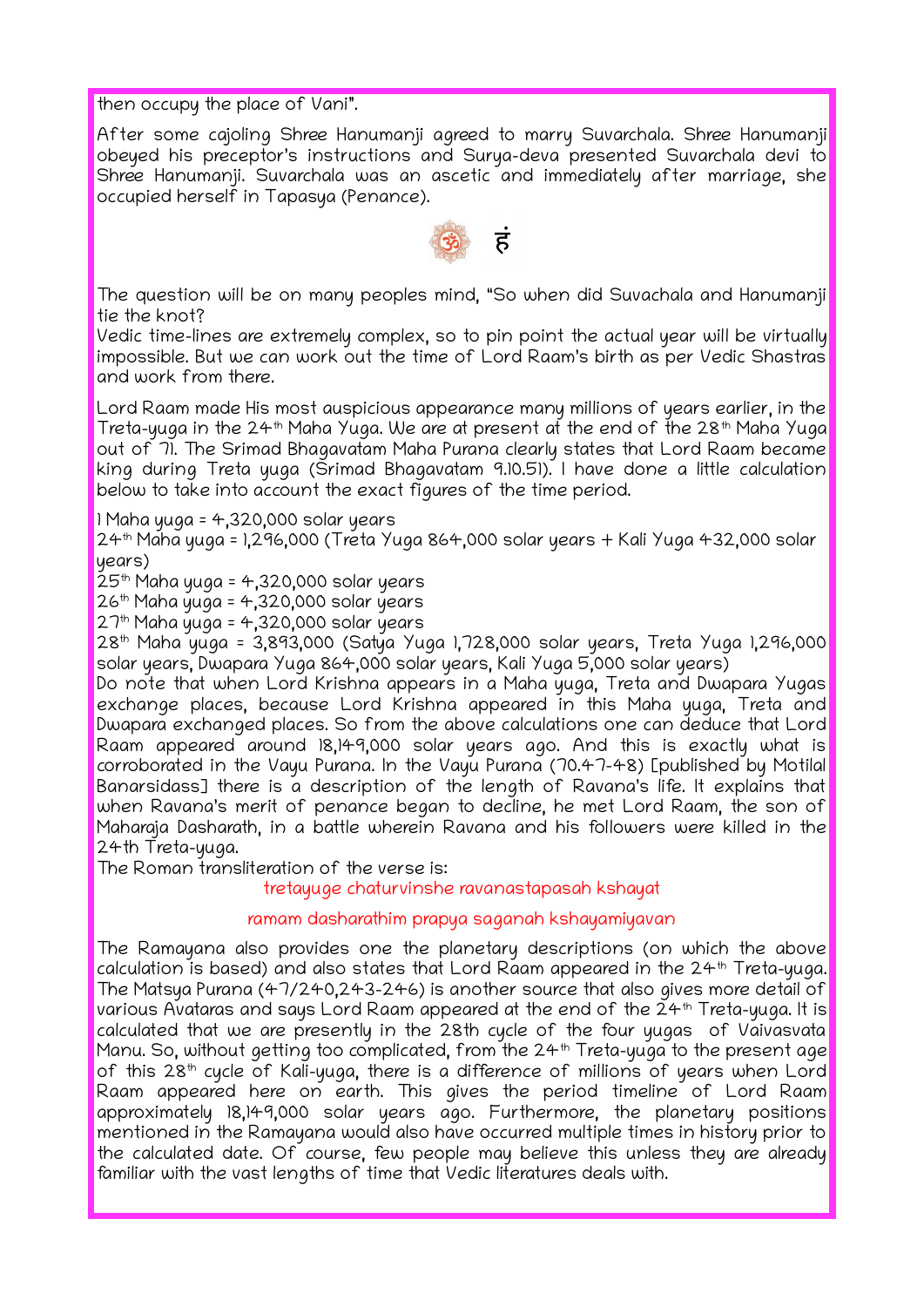So when the above information is stated one can then deduce that the wedding took place approximately 18 million years ago.

![](_page_5_Picture_1.jpeg)

It is stated in Parasara Samhita, that Surya-deva offered his daughter Suvarchala in marriage on Jyestha Shuddha/Shukla (bright half of the moon) Dasami (tenth Vedic moon day). Those who respect tradition, even to this day, observe "Hanuman Kalyanam" (Hanuman's Marriage to Suvarchala devi) on Jyestha Shuddha/Shukla Dasami day.

Suvarchala devi is a divine energy who by the grace of Surya-deva, is attached to Hanuman. She is not an actual woman for the purpose of ritual worship. Deities must have a shakti (wife), carrier (vahana) and ayudha (weapon). So his vehicle is depicted as the Camel.

2. The Janki Mata version: Tulsidas in his Hanuman Chalisa describes Shree Hanumanji as: Ashta siddhi nau nidhi ke daataa, asa bara deena jaanakee maataa - Which roughly translates into: "Mother Sita blessed you to become the bestower of eight Siddhis (attainments) and nine Nidhis (treasures). One of the eight siddhis demanded the aspirant to be a Grihastha (the stage of life where a man assumes the duties and responsibilities of a householder). Hence Shree Hanumanji had to enter the Grihastha Ashram to attain the siddhis. Hence he had to marry Suvarchala Devi, the daughter of Surya-deva.

There is also a hybrid version which states that Surya found it difficult to teach all the Nav-Vyakarans (nine subjects) to an unmarried man but he had to complete Hanuman's education. He knew that Hanuman was under an oath of remaining celibate, hence he created a female out of his tej who was also known to be celibate. They were married so that Hanuman could become the possessor of the knowledge of all 9 subjects.

Not much is known about Suvarchala though, the only facts known about her are: 1. She was born out of Surya's Tej (luminescence/effulgence).

2. She was a perpetual ascetic

3. She was an Ayoniya (born without the participation of Yoni {Vagina})

On the  $10<sup>th</sup>$  waxing day (bright phase of the Moon) in the Vedic month of Jyestha, Shree Hanumanji was married to Srimati Suvarchala Devi. In this year of 2022, Jyestha Shuddha/Shukla Dasami falls on the <mark>9th June</mark>,

## How to observe this auspicious day?

Print the picture on page 1 and laminate it.

On this day one observes a vegetarain fast (preferable an Ekadashi fast or a saltless fast till the prayers are over). During the day at a suitable time you may perform this simple prayer to Suvarchala-Hanuman. Firstly have a bath and then wear clean clothes. At your prayer place you should already have a picture of Suvarchala-Hanuman. Before hand make sure the prayer place is already clean/tidy and ready for your worship. Light incense/agarbatti and play in the background devotional music of Shree Hanumanji. This is to give the prayer an ambience - a special feeling.

Firstly offer incence, clay lamp with camphor in it and a flower (turn these items seven times in a clockwise direction around the picture/murti) of Shree Ganeshji to remove any obstacles in your prayers to Suvarchala devi and Shree Hanumanji.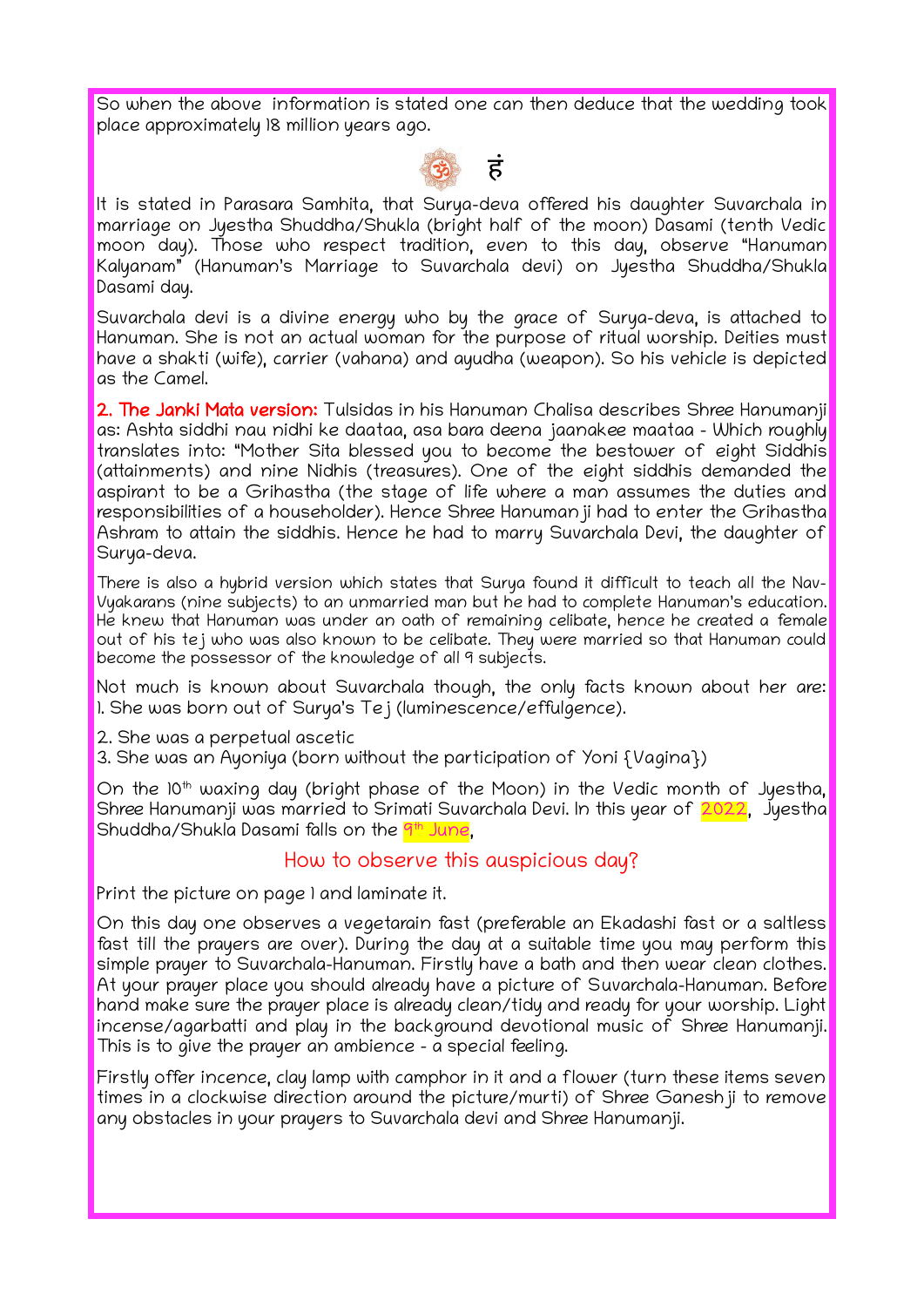When you are standing in front of Suvarchala-Hanumanji's picture chant:

Om swagatam su swagatam - Om Suvarchala-yai Hanumanye namah avaaha-yamee stapa-yamee.

(meaning O Suvarchala Devi and Lord Hanuman I humbly welcome you both)

Thereafter offer three incense (Dhoopam) seven times clockwise around the picture, while chanting,

Om tato dhoopam aghraa-payaami – Om Suvarchala-yai Hanumanye namah.

Thereafter offer a clay lamp {with oil and a wick/or a piece of camphor} – (Deepam) seven times clockwise around the picture, while chanting,

Om prat-yaksha deepam darsha-yaami – Om Suvarchala-yai Hanumanye namah.

Thereafter offer a red coloured flower or red flower petals (Pushpam) seven times clockwise around the picture, while chanting,

Om idam pushpam – Om Suvarchala-yai Hanumanye namah.

Thereafter offer sweet food/ sweet/ fruits (Naivedyam – kindly view the picture next page), in a tray. Leave in front of the picture, while chanting,

Om naivedyam samar-payaami – Om Suvarchala-yai Hanumanye namah

Thereafter offer prayers of forgiveness to the lotus feets of Suvarchala devi and Shree Hanumanji

Om yaani kaani cha paapaani janmaantara kritaanee cha, taani sarvaani vinashyanti pradakshinaa pade pade//

Thereafter offer your personal prayers to Suvarchala devi and Shree Hanumanji. Pray to divine couple and ask for whatever you want and they being so merciful will grant what you desire.

Finally chant the Maha Mantra three times to allay for any faults commited during this simple prayer. "Hare Krishna Hare Krishna Krishna Krishna Hare Hare Hare Rama Hare Rama Rama Rama Hare Hare"

Then bow down to their photo and end.

![](_page_6_Picture_16.jpeg)

In the tray above are the basic prashad offerings to Shree Hanumanji and to his consort Suvarchala-devi. The prashad offerings are as follow:- rhot, panjeri, three kinds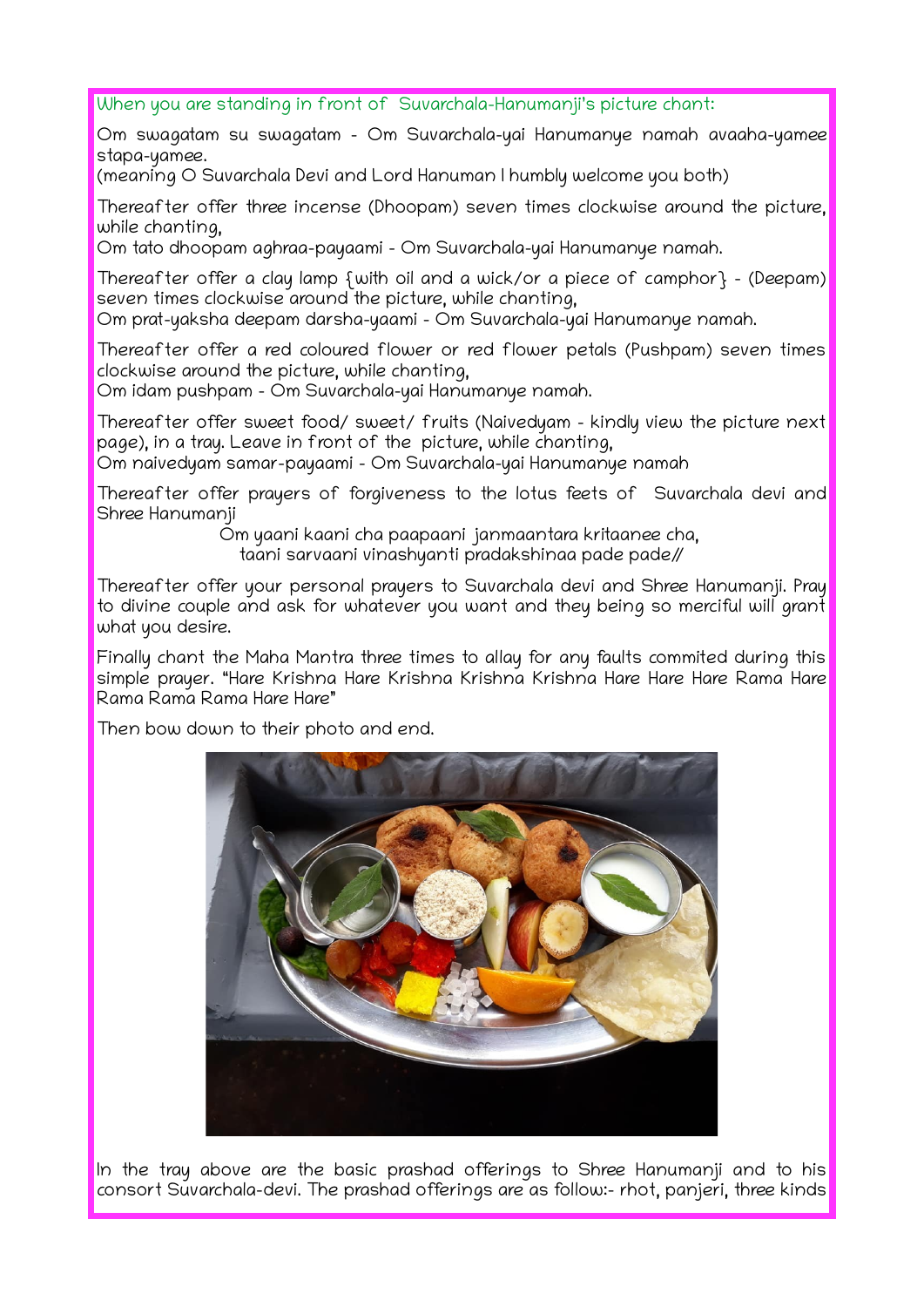of fruits, sweetmeats (mittai), sweet puri, lota/cup of water, lota/cup of plain milk, betel leaf and flat (black) betel nut, a teaspoon and Tulsi leaves. Leave this tray in front of the picture/photo for about seven minutes. After 10 minutes offer the Lota milk and water on your Jhanda pole chanting "Om Han Hanumate Namah" many times. If you don't have a Jhanda then under a tree. If you reside in a flat then a pot plant.

If you don't know how to prepare Rhot or Panjeri then kindly click on this link to download the artilce from DIPIKA.

[http://dipika.org.za/wp-content/uploads/2015/04/Rhot-Halwa-Puri-and-Suji](http://dipika.org.za/wp-content/uploads/2015/04/Rhot-Halwa-Puri-and-Suji-recipes-.pdf)[recipes-.pdf](http://dipika.org.za/wp-content/uploads/2015/04/Rhot-Halwa-Puri-and-Suji-recipes-.pdf)

![](_page_7_Picture_3.jpeg)